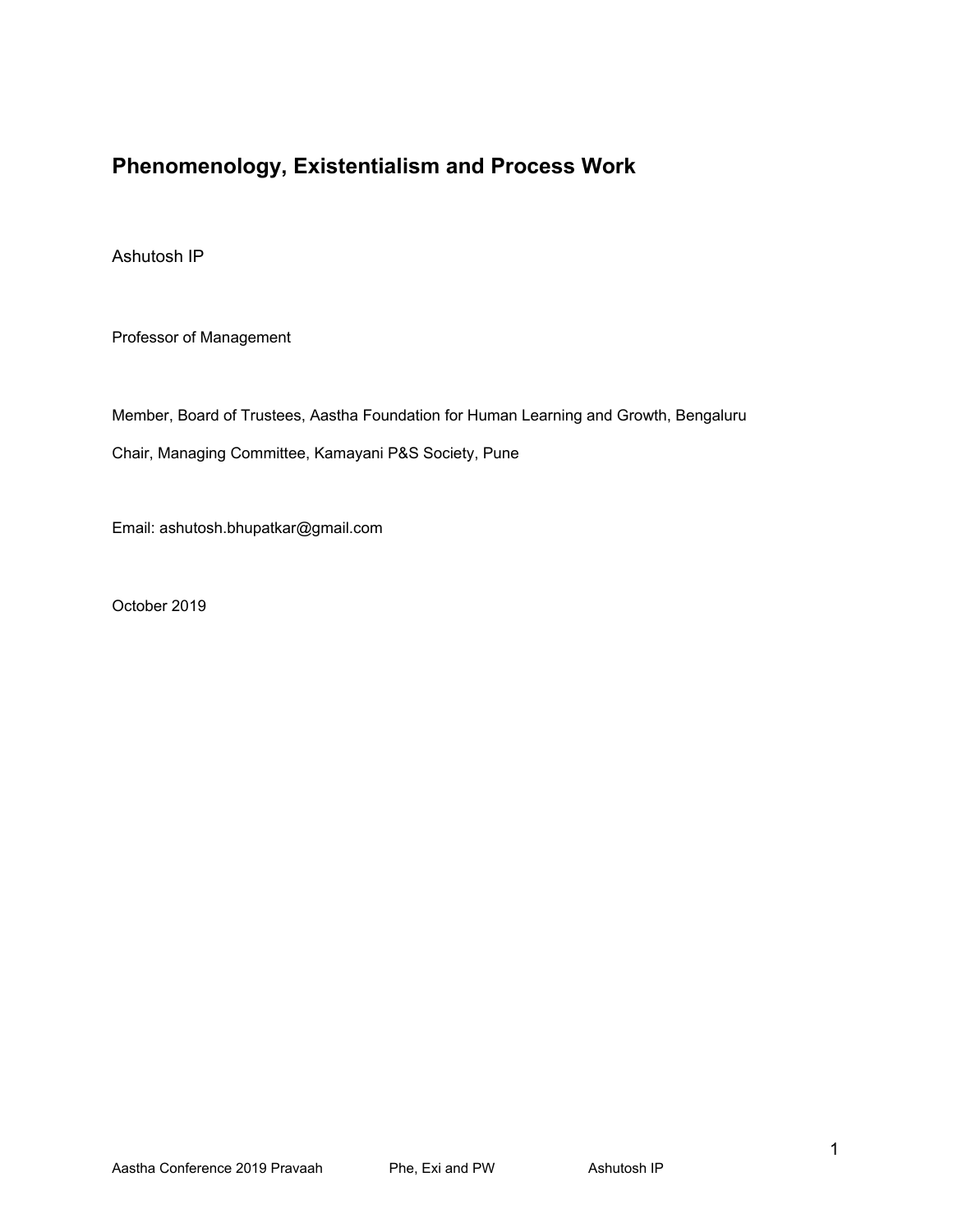# **Phenomenology, Existentialism and Process Work**

#### **Abstract**

*To understand a discipline, you must know its history. Process Work is a discipline, in the way it follows a particular paradigm, it has boundaries and it is inculcated through learning and internship. There is an apparent absence of theory perplexing interns and new members. Many members after years of experience still look for a basis of process work in this or that framework. Some look at ancient Indian treatises on Yoga to discover a link with Process Work. There is a need to grasp this phenomenon of looking for theoretical validation.*

*I suggest, both Phenomenology and Existentialism provide the basic toolkit for the discipline of process work. Both have a philosophical under-pinning and a methodology to follow. Both originated in a particular epoch of human history and hence their study would reveal important dimensions of the discipline of Process Work. First, the historical roots would clarify the broader role of Process Work in society. Secondly the philosophical roots would illuminate many of the rituals that we follow in Process Work. Thirdly the methodological features of both Existentialism and Phenomenology would help practitioners to be aware of and sensitive to the boundary conditions for the practice of the discipline.*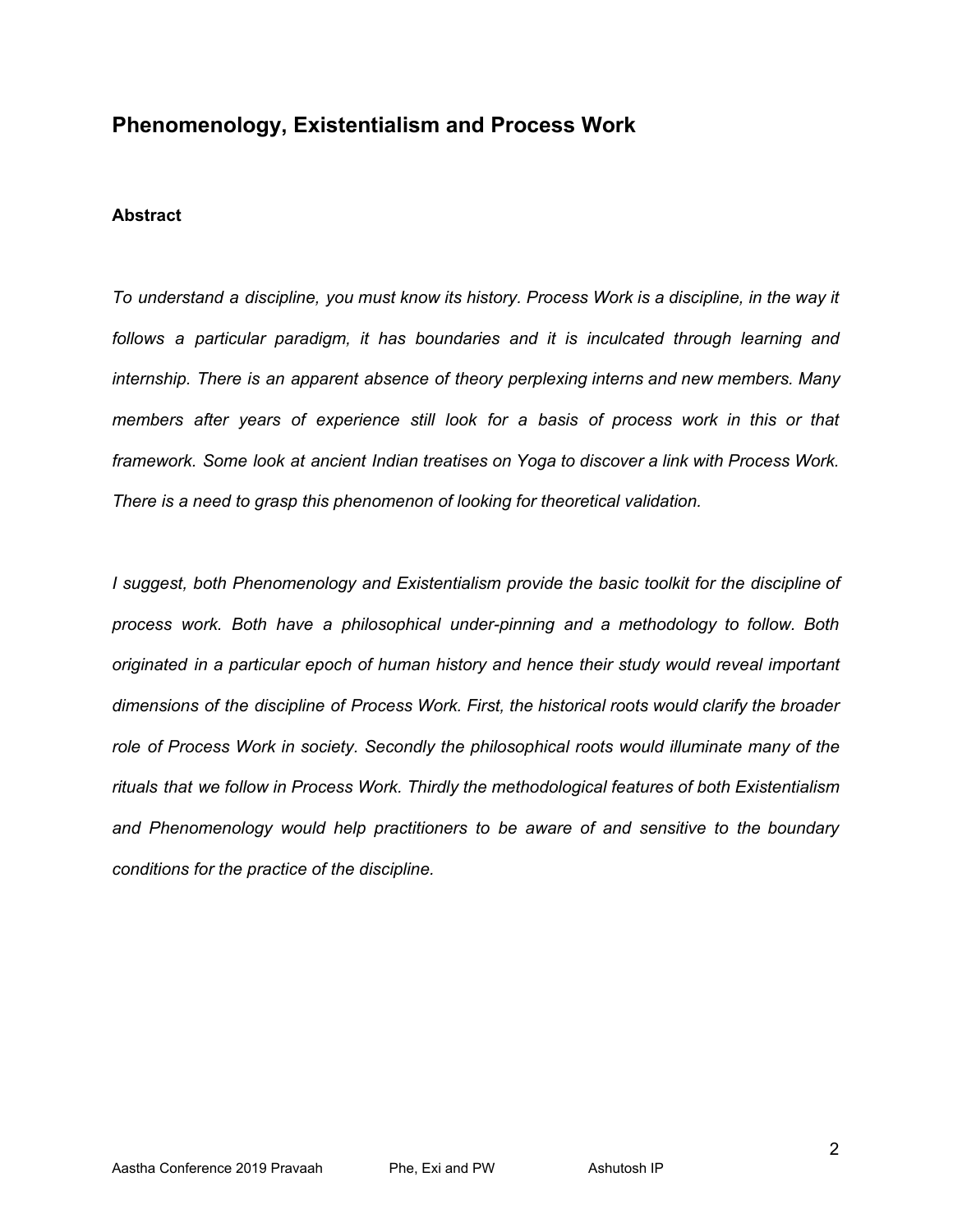### **Introduction**

Process work is an applied discipline. I was exposed to it nearly a quarter century ago thanks to Prof Pulin Garg. Then I completed my internship at the ripe age of 49 and started as a resource person and later as a facilitator. Through these stages along with work in small groups and large community, there were a few concept sessions, many reviews and reflections. In facilitation, there were faculty building, evening meetings, and faculty closure. There were also metalabs. So I went through an intricate system of experiences, and yet there was no manual or textbook of Process Work. I never felt the need for it, as the dictum of 'Learning from Living" was firmly imprinted on my mind. Of course, I had heard the terms, 'phenomenological' and 'existential' and saw them as constituting levels of experience below that of the transactional or interpersonal one. But I didn't give much thought to the origin of these terms. Instead I turned to Samkhya, since Pulin had mentioned it more than once as one of the sources of Process work paradigm.

What struck me in Samkhya, was the direct and forthright claim made in favour of Discriminative Knowledge of the manifest, the unmanifest and the cogniser/knower of the spirit. Only such knowledge can help overcome the three kinds of pain that is a part of the human condition and not the scriptural knowledge. Here is the most ancient school of philosophy talking about the knowledge of the self as a means of overcoming pain and suffering. It then goes into describing properties of matter and spirit and the ways of extricating spirit from the labyrinth of matter. Samkhya identified the triad of internal organs, Will, I-Principle and Mind, as the key to discriminating the subtle difference between the Experience and the Experiencer.

3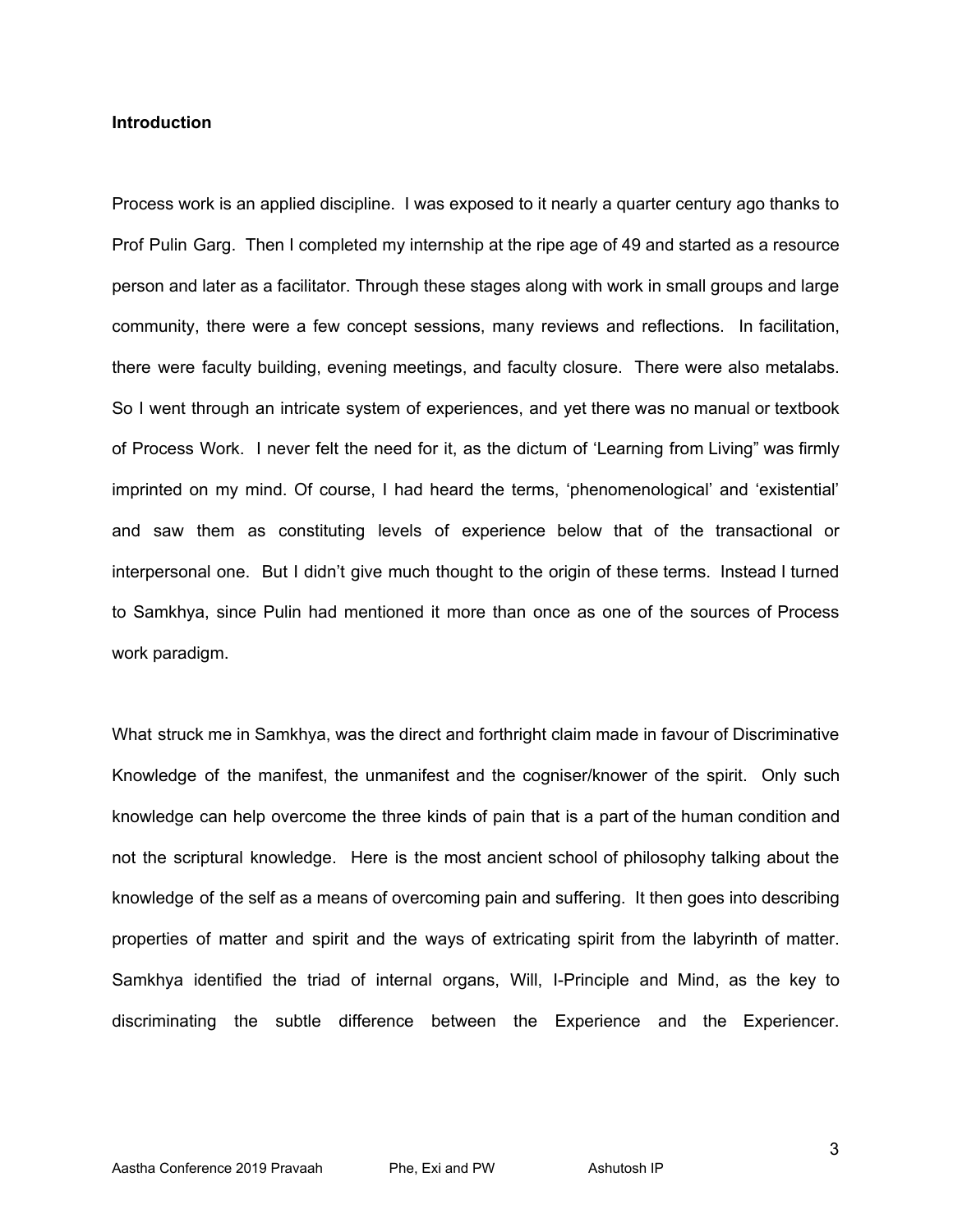Discriminative knowledge is an everflowing current and not a reservoir of collected water, which scriptural knowledge is.

In turning to a study of Samkhya, I was also trying to find legitimacy and authority for the practice of Process Work. An ancient source has this quality of sounding eternal and mystical to me. It also establishes me as a descendant in an unbroken line of hallowed tradition. It does something to my worth as a practitioner of a discipline. In the process I get drawn into the world of conventions with its own rules for assigning importance to things. I presented a paper at an Aastha conference about Samkhya and felt good that I had brought it to the notice of other process workers. Though it was not on my mind, but the feeling arose from getting noticed for it.

#### **Sanskritization**

This is not only an individual phenomenon, but there seems to be also a collective one that goes nearer a process called Sanskritization, first identified by an eminent sociologist MN Srinivas. In its original form, it refers to a tendency among the lower castes in India to raise their proximity to a higher status. " The lower castes seem to have always tried to take over the customs and ways of life of the higher castes." Sanskritization also means the adoption of (new) ideas and values, which have been expounded in Sanskritic Literature. For instance, Gurgaon, which supposedly stood much lower than Delhi in its status index, tried to gain respectability by renaming itself as Gurugram. In our case, a search for roots in ancient (Sanskrit)literature seems to be driven by a need to provide legitimacy and authority to the practice of Process work. Ancient works exude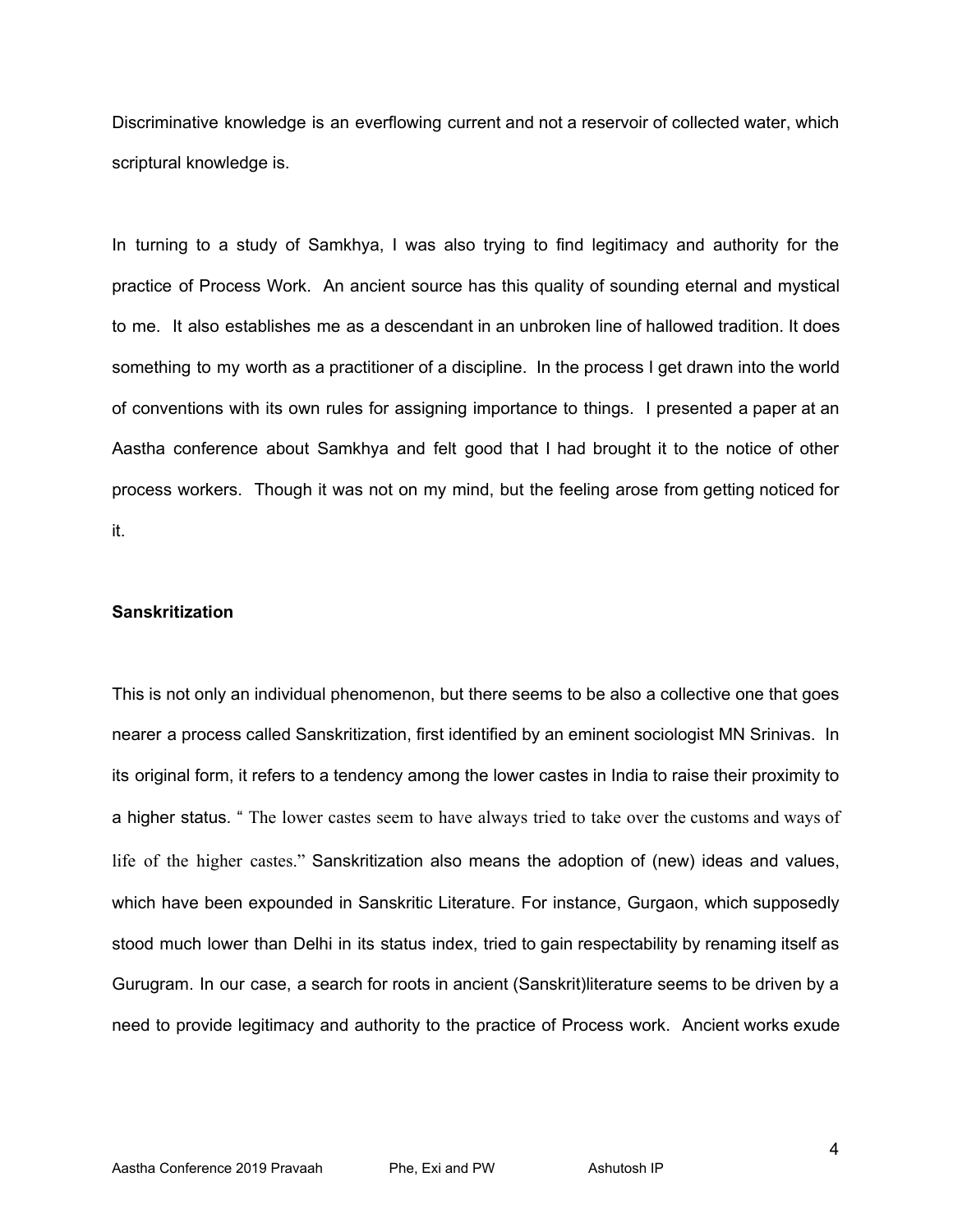an aura of timeless wisdom and hence carry for many Indians unquestionable and undisputed authority.

Pulin also used to mention that the Process Work practised by him was a blend of Indian and Western philosophies. He never cared to explain the particular schools that had come to be blended. Perhaps he didn't want both attention and interest to be diverted from the central tenet of "learning from living." Process work by its nature is a discipline that evolves from a way of life. It is not a pedantic or scholastic pursuit. But as a discipline that aims to serve both the participants and the practitioner, Process Work has a strong connect with some philosophical schools, Samkhya of the East and Phenomenology and Existentialism of the West. In his persona, Pulin represented the blend very well. His dress and diet were Indian, the language he used would alternate between Hindi and English and he was fond of the latest technology. And he had an independent and original view of life and matters and it was fluid, not frozen.

#### **Westernization**

Concepts and frameworks in western theories are notable for their rigorous definitions and clarity. Also Western theories are known over large parts of the world unlike most Sanskrit sources. For these two reasons of clarity and spread, western theories become attractive to those of us who like structure and stature. Structure promises reduction of anxiety and standing by a Western theory seems to enhance stature in the eyes of the Westernized world. Our corporate sector in India too leans heavily on Western theories. It is my experience and I have seen it in other colleagues of mine too. There is a thin line separating the usage of concepts to clarify aspects of own experience from their usage *as experience*. Take the term *motivation* for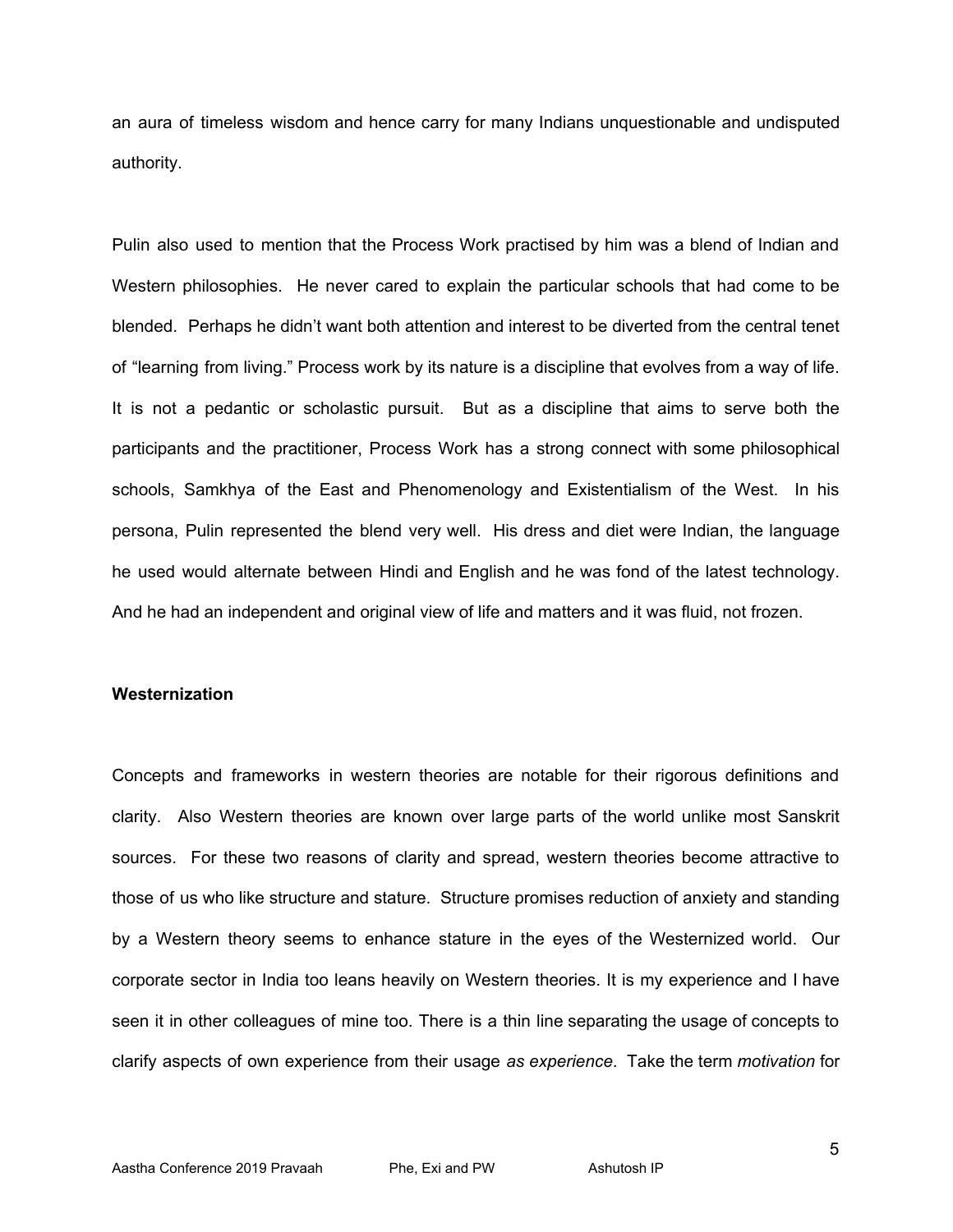instance. My motivation in writing this paper is to clarify for myself the work of Heidegger, with which I have struggled for many years. I am not happy with the outcome. Colleagues in Aastha prodded me to write. Did they motivate me? That's an additional reason to focus on the problem and share its outcome with a knowledgeable audience. Again the motive is to enhance my understanding, which can happen better in this setting. In saying 'they motivated me', I simply use the concept without clarifying what the motivation was. So the important thing is whether I use concepts in the unfolding of my experience or in folding it up neatly. In the latter case I use concepts to validate my experience, while in the former it is my experience that also validates the concepts.

# **Phenomenology**

Phenomenology as a discipline in philosophy is concerned with the study of how we experience things and is closely connected with meanings which things have in (my) subjective experience. For instance, "Research" has a conceptual meaning of 'addition to knowledge', while the phenomenon of research is experienced by many as a frustrating struggle to arrive at provisional truth. The important feature of the discipline is to study conscious experience from the first person point of view. This was brought out by the German philosopher, Edmund Husserl, through his two treatises published in the first decades of the twentieth century. Thus each person would have *his/her* way of looking at the object, conceptualising and understanding it. This simple notion that people understand and experience things in their subjective ways can pose grave challenges before power structures that do not brook dissidence. Dissidence arises from people who experience things in ways different from those of the establishment. The question of separating the object from our experience of that object led Husserl to locate the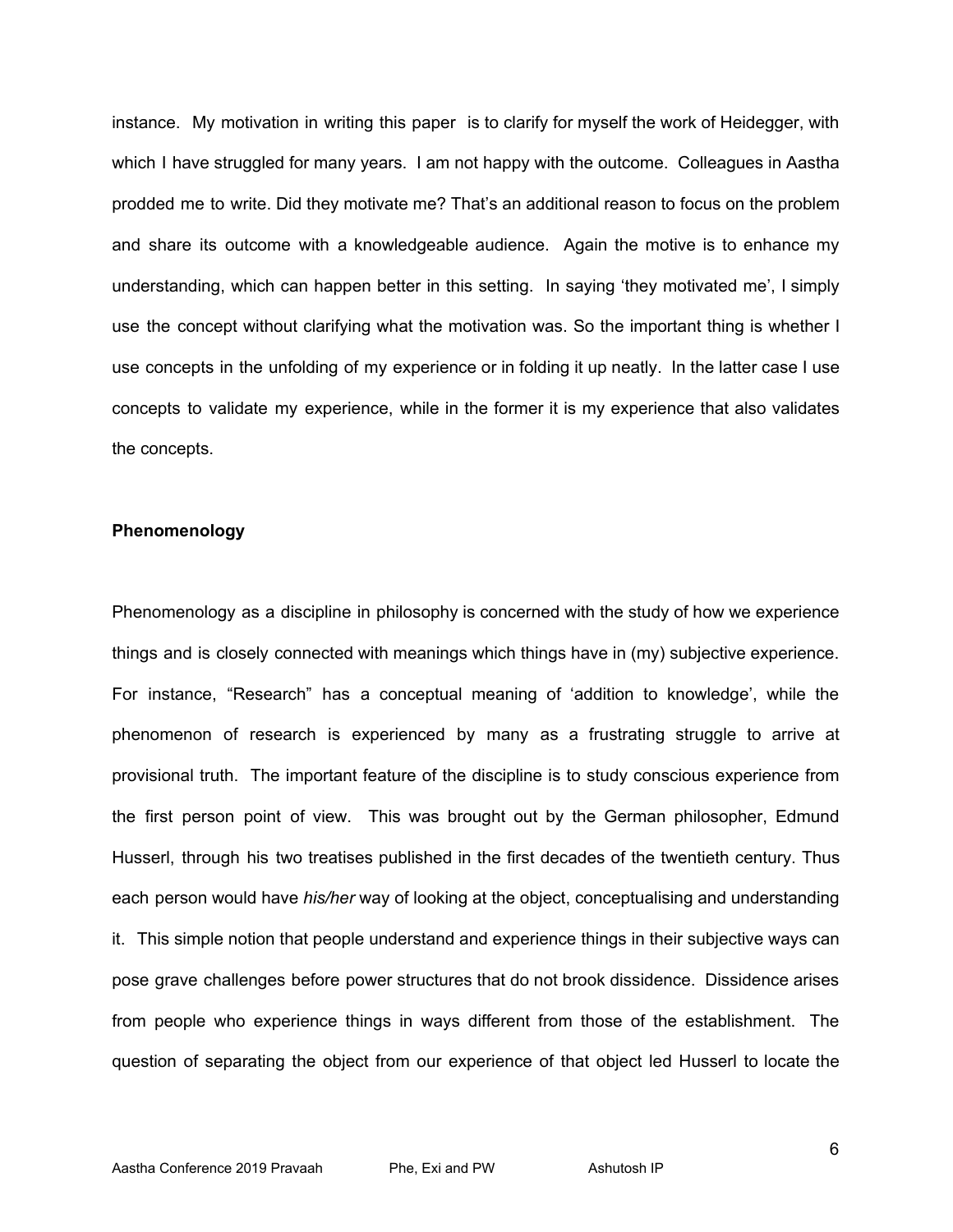world of objects and focus on our experiences. His one time student, Heidegger took Phenomenology to another level by arguing that the being that experienced things was always present in the world. Heidegger wrote his first famous work, *Being and Time* in 1927, within a decade of the end of the World War l, the first earth shaking chain of events in the history of mankind. Science and Technology were not showing us the ideal truth; rather they were being deployed by us for our own ends. For Heidegger therefore the being that experienced things was of primary concern. There is, according to him, a consciousness of things in the phenomena experienced and also a consciousness of itself, which is pre-reflective. Consciousness, according to Husserl, reaches out to the world of objects with intentionality. We look, but never without intentionality. There is a purpose we carry that connects us to everything that we see, do and think. Heidegger's Being is more a field or region, fluid, dynamic and free-floating rather than a fixed or stable entity like the one conveyed by the term, personality. This field holds and has space to hold different ways in which we think of ourselves and other human beings. It has room for contradictions and many such rooms. For Heidegger, man as Dasein, "Being-in-the-world", is necessarily involved in both authentic and inauthentic modes of ek-sistence."

The phenomenological methods that came to be practiced concerned their search with the way participants in any situation experienced things, made sense of their context and thought about the choices before them. It led to the notion that each actor in a situation might have his or her version of the situation experienced by them. Akira Kurosawa's 1950 film Rashomon presented multiple versions of reality in a dramatic manner and became one of the all time great films. For those who wield power, it may come as a rude shock that their subjects are people, who experience their rule quite differently.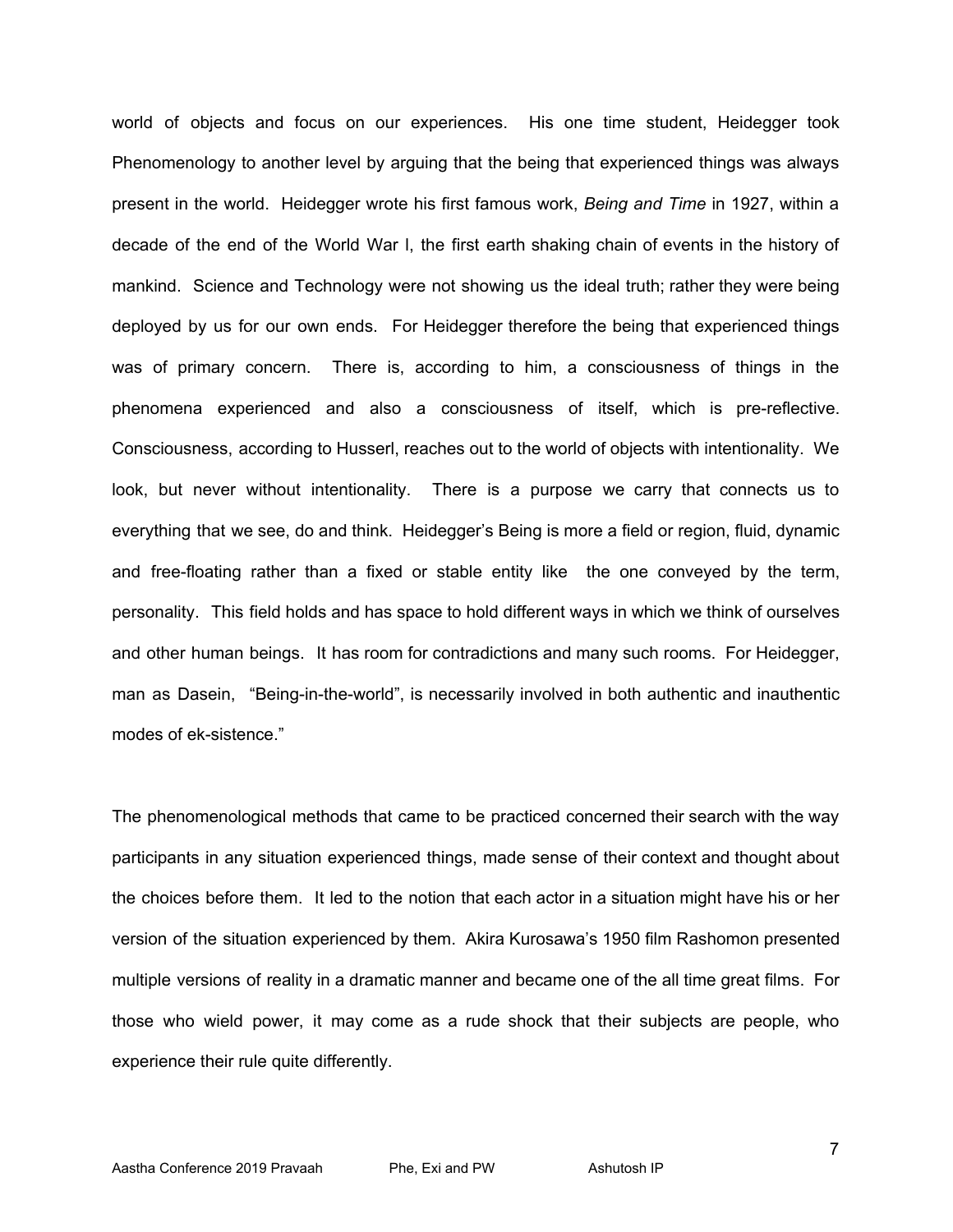The period of early twentieth century saw the rise of the Industrial Society, which deployed technology for improving the standard of living through mass production of goods and services. In all aspects, it moved toward becoming a Mass Society: mass production, mass education, mass media, mass entertainment. It created and pursued a vision of Modernity that would organize life in efficient, rational and consistent ways. The two World Wars however brought out the wide gulf between the Vision and the practice as also the conflict of interest among industrial powers. The war, the genocide and the massive destruction of life also shook up the credibility of leaders everywhere.

The French philosopher, Sartre, took the ideas of Husserl and Heidegger on a different plane. He was taken a prisoner of war in World War ll and started writing his *Being and Nothingness,* which was published in 1943. For him, the being or the sense of self was the continuing flow of outcomes of sequences of acts of consciousness. He also included radically free choices in the acts of consciousness.

#### **Existentialism**

In his famous lecture, *Existentialism is Humanism, (1946)* Sartre explained his position that *existence* came before *essence.* What he meant was that man first exists, engages with the world and then comes to define what his essence is. " Man is nothing else but that which he makes of himself. That is the first principle of existentialism,' said Sartre in his lecture. The consequence, Sartre explained, was that existentialism "places the entire responsibility for his existence squarely upon his own shoulders". He goes on to say that personal choices do not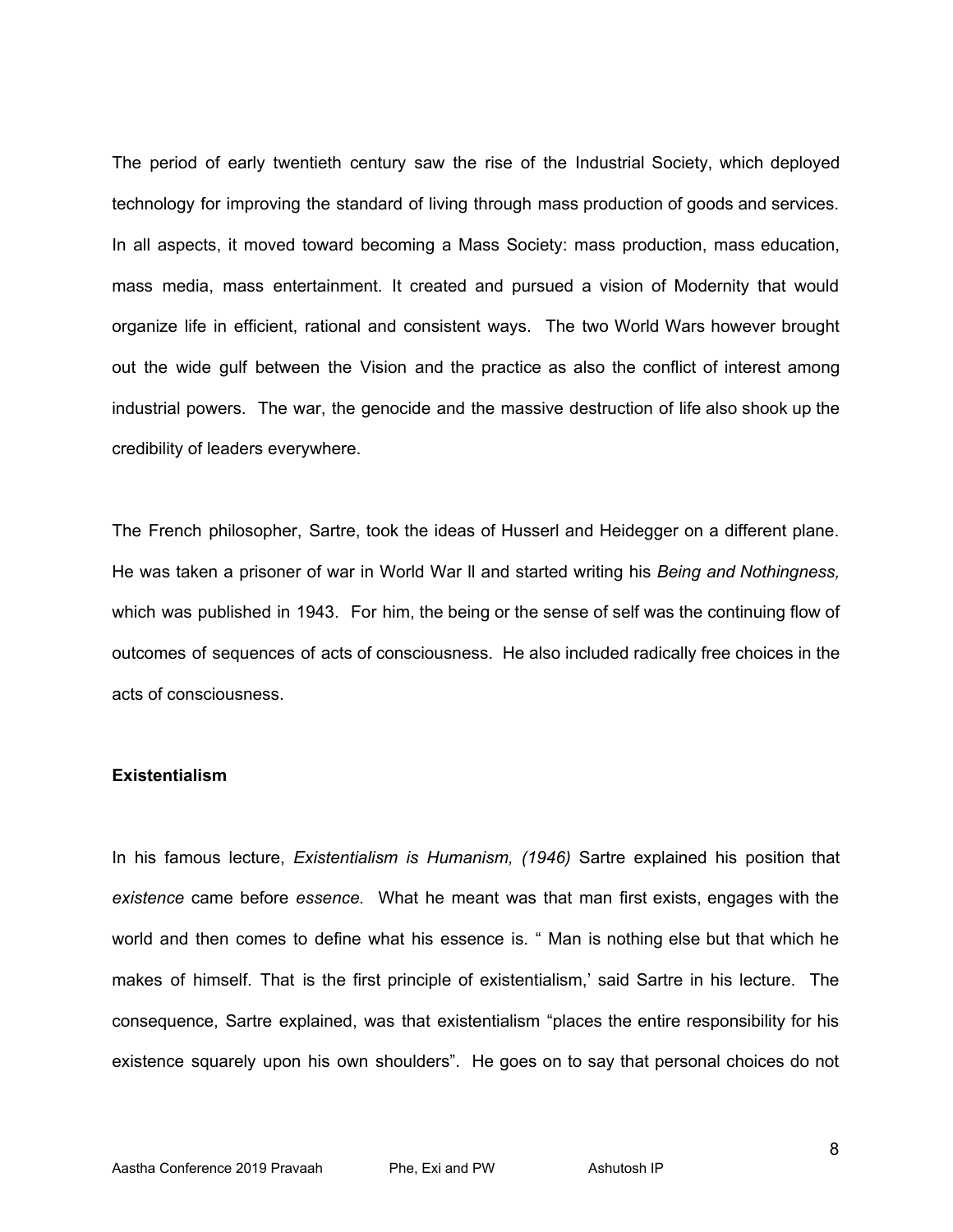remain individual but concern all of us in many ways. That further enhances the sense of responsibility. This is extremely important for Sartre, since 'from the moment that (man) is thrown into this world he is responsible for everything he does.' Heidegger used the term 'abandonment' to signify this state in which human beings find themselves. It implies,'we ourselves decide our being'. One implication of this realisation is that we create our reality by acting upon our choices, conscious or otherwise. Our choices, our actions and 'undertakings' cumulatively create our life.

For Sartre and the existentialists, there is no human essence that can be considered fundamental. There is no human nature that can be conceptualised in any generalised way. There are no natural human types. What can be generalized is the basic human condition: that human beings are thrown into this world to be on their own and they constitute themselves through a series of choices they make at every step. So in understanding the human, we focus on the particular, specific and concrete aspects of human behaviour. Values, beliefs, meanings and principles are neither divine nor natural but are product of human actions. This understanding restores to human beings the full subjecthood of this life and the world.

The Existentialist view has two more important aspects. First, existentialism views the human being from the point of his *being* and *acting* in the world. These actions and interactions lead to the formation of "essence". (Heidegger does not accept the notion of "essence', since in his view the question of 'essence' does not arise for a Being that is constantly in the process of being in the world.) This means that a human being can be understood in terms of acting and interacting with others who constitute her environment. Secondly, even actions of single individuals can have larger significance, in that they show how the human condition is dealt with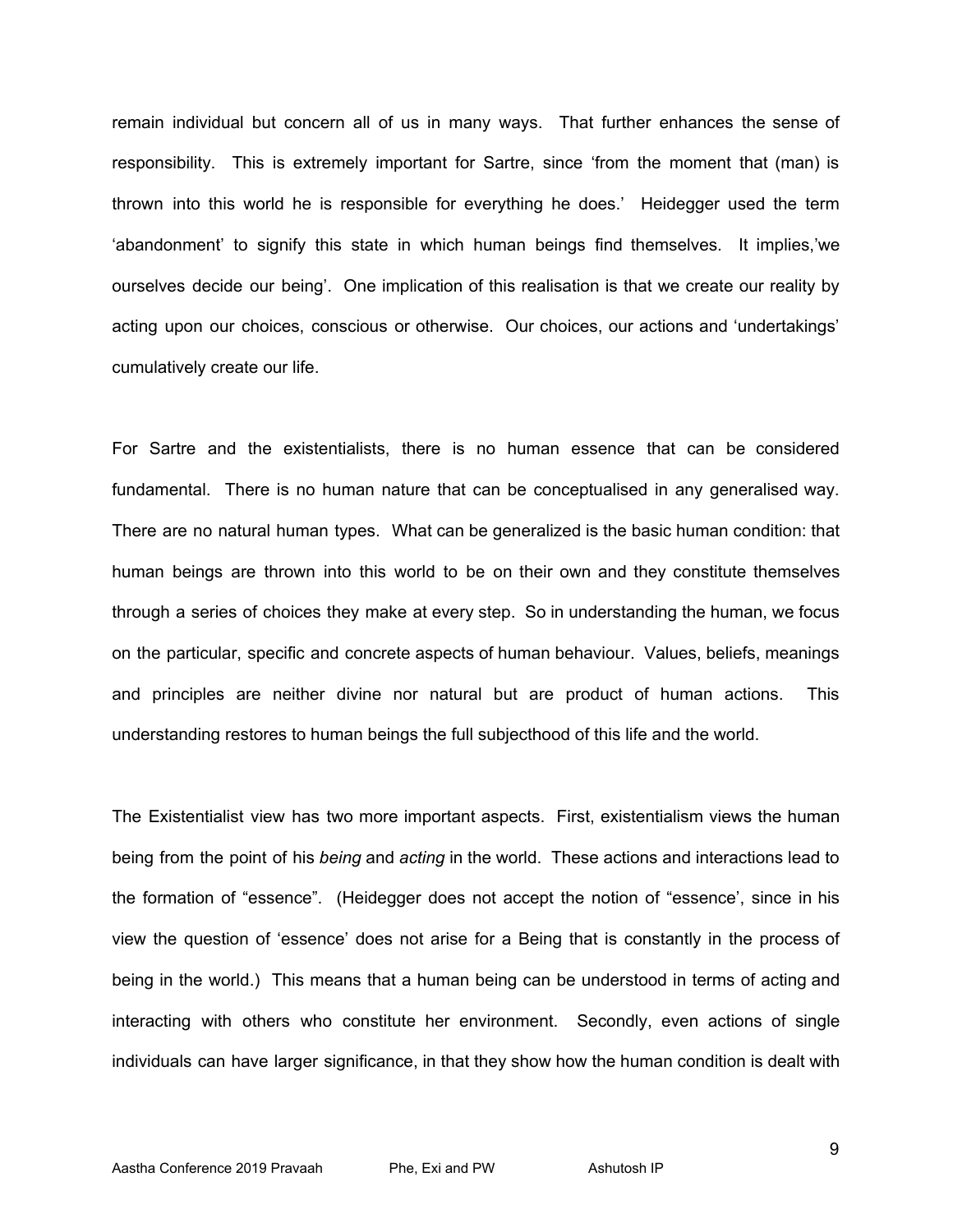in a concrete way. But this is not the same thing as a universal quality or value, to be imposed on masses. For instance, a college dropout sets up a venture and builds a startup enterprise, which grows over the years into a big corporation. He becomes an instance of a possibility but not a pathway to success.

#### **Post War World**

Together phenomenologists and existentialists created the ground for restoring the primacy of the human being and human experience, removing the influence imposed on them through religion and power structures. The end of World War ll had nurtured the hope for lasting World Peace, but the Atom Bomb and its aftermath led to armed conflict in South-East Asia, arms race and the cold war. Common people in the Far East, Europe and the US had borne the brunt of war in terms of destruction of life and property. In the late sixties, they rose in protest against the repressive policies of their respective governments, disregarding calls for Conscription (in US), slashing of expenditure on Education while supporting Indo China War (in France) and for Civil Rights movement in the US. Liberation from state repression was the most common current in all these protests. The underlying theme was that people's experience of war held primacy over declarations of national interest and patriotic intent by political and religious leaders.

Of the various dissenting groups such as the New Left and the Civil Rights movement in the US, it was the Hippies who tried to create their alternative mode of living outside established social and political orthodoxy, emphasizing the values of peace, love and personal freedom. It is important to note that Pulin's years at Berkeley were marked by the rise of the Hippy movement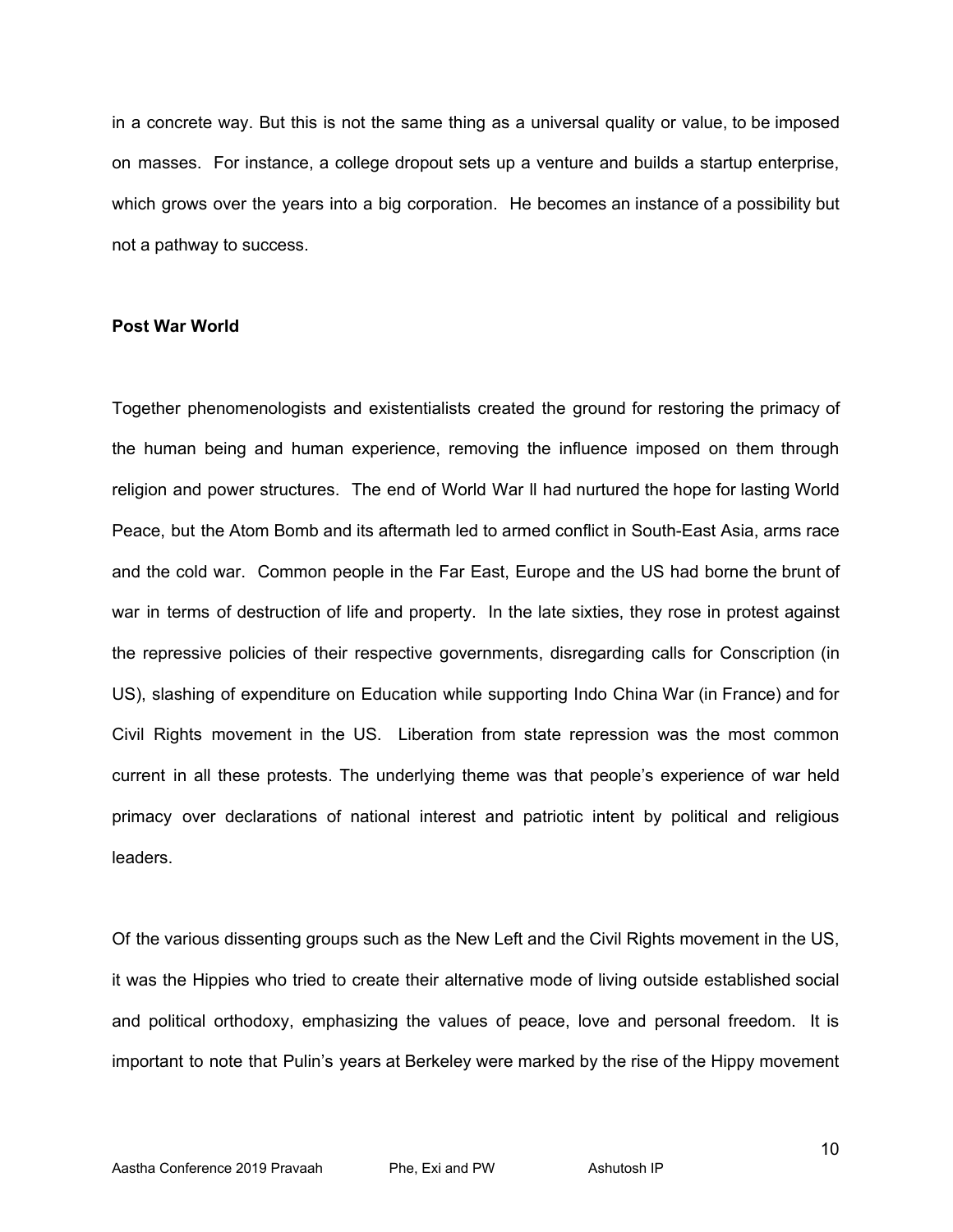there. Hippies were described by some scholars as 'seekers of meaning and value.' This seeking had its origins in the influence cast by Existentialist currents of thought originating in Europe. At the same time, Hippies showed great interest in Eastern religious traditions which centred on personal spiritual experience. These included Hinduism, Buddhism and Sufism. The famous Hippie trail took thousands of Hippies by overland route to Goa, Kovalam and Kathmandu in the quest for such experiences. The movement and its legacy had wide and varied ramifications for the Western society in terms of social institutions like marriage, sexuality, art, fashion, personal computers, open source technology and sustainable development.

# **Philosophy and practice of the discipline**

Our process work takes place in groups which are constituted from participants and facilitators. They sit with the participants at the same level. Importantly, facilitators make sense of participants' sharing from their own being, which means they share their data and their meanings. These are not prescriptions. It is important to note that our way of process work recognises and hence squarely places the responsibility of our life on our respective shoulders. So prescriptions have no place. In fact they would stand in the way of an authentic mode of living. The principle of responsibility comes into play very early in the life of a group, when facilitators wait for participants to claim their space. Claiming the space has many implications. At one level it is to open up to the world and accept one's human existence as one of being in the world. At another, it is to take responsibility for what happens to me as an active agent. It makes me reflect as well on the role of passive recipient that I may have grown used to. There may lie a whole universe of passivity, aggression, fear, compliance, conformity and

11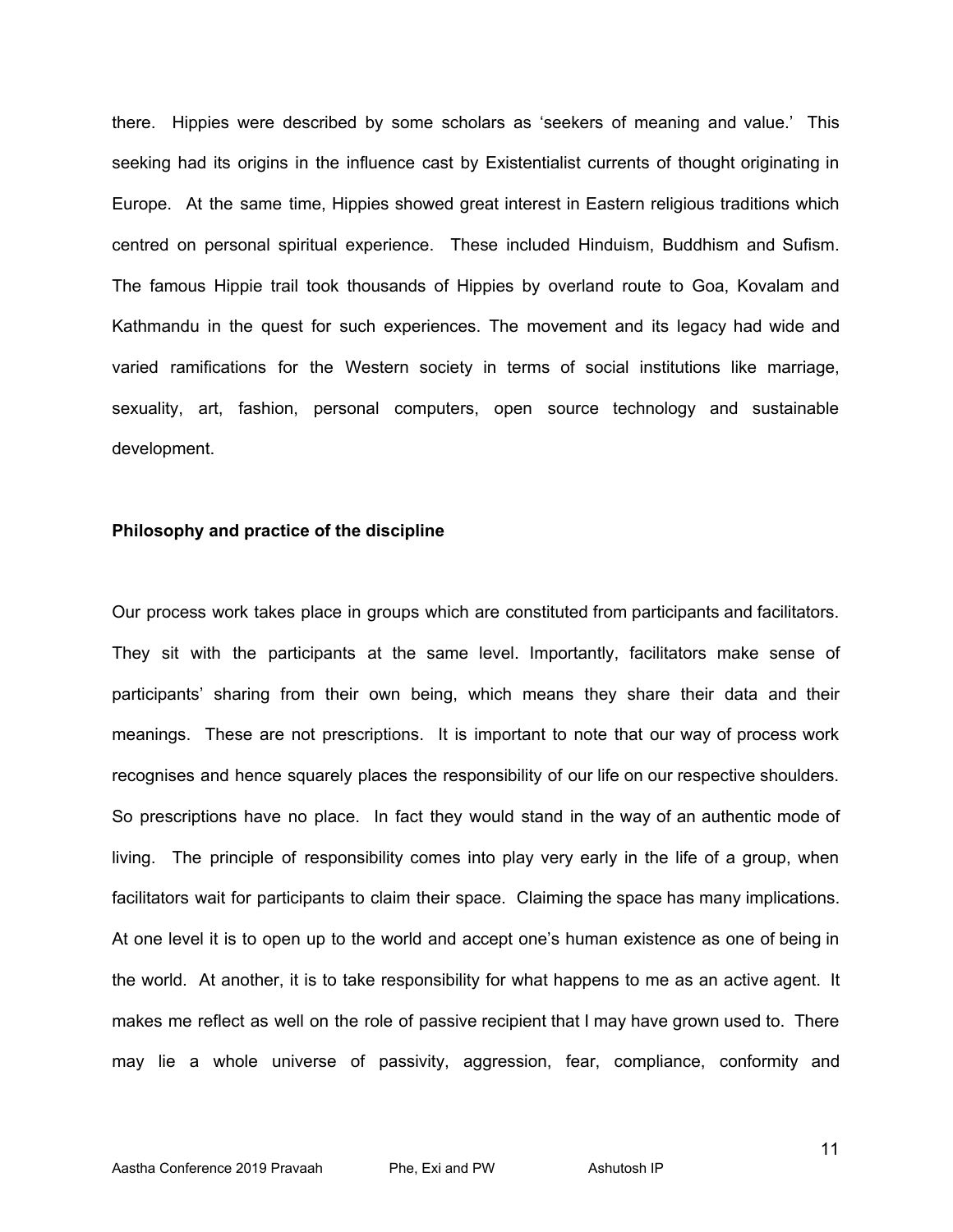powerlessness. I may also get in touch with my choices of location and identity as I wait for invitations.

The process of experiencing, making meanings, sharing and making choices is always on. I may not be in touch with it. Then I may slip into inauthentic mode of living, by attributing to others the source of my actions, feelings and suffering. In process work programmes, various community sessions may bring me to the realisation that the process is always on. This happens when my alter ego speaks up to articulate my unstated feelings and choices. The alter ego speaks of her experience from my location. She remains true to her experience. I may become aware of what I am doing and how.

The sharing and reflections in the group are at the core of Process Work. To open up to the world is to accept one's reality without reservations and claim both the freedom and responsibility to be oneself. I have to own up myself as a human being in front of all power structures without feeling guilt or shame, for that is what I am in all truth and humility. Secondly, it also means that my reality is both mine and that of my world consisting of others. It is so because my being is always the being-in-the-world. The way they experience life can illuminate some aspects of my experience which have remained hidden from me. Thirdly and equally importantly, the group setting also serves to reiterate the phenomenological view of communication. My statements will be received by others in the way they interpret them according to their frames and the converse is true. To relate to others is to share my meanings and their source in my experience and to do the same with their meanings and experience.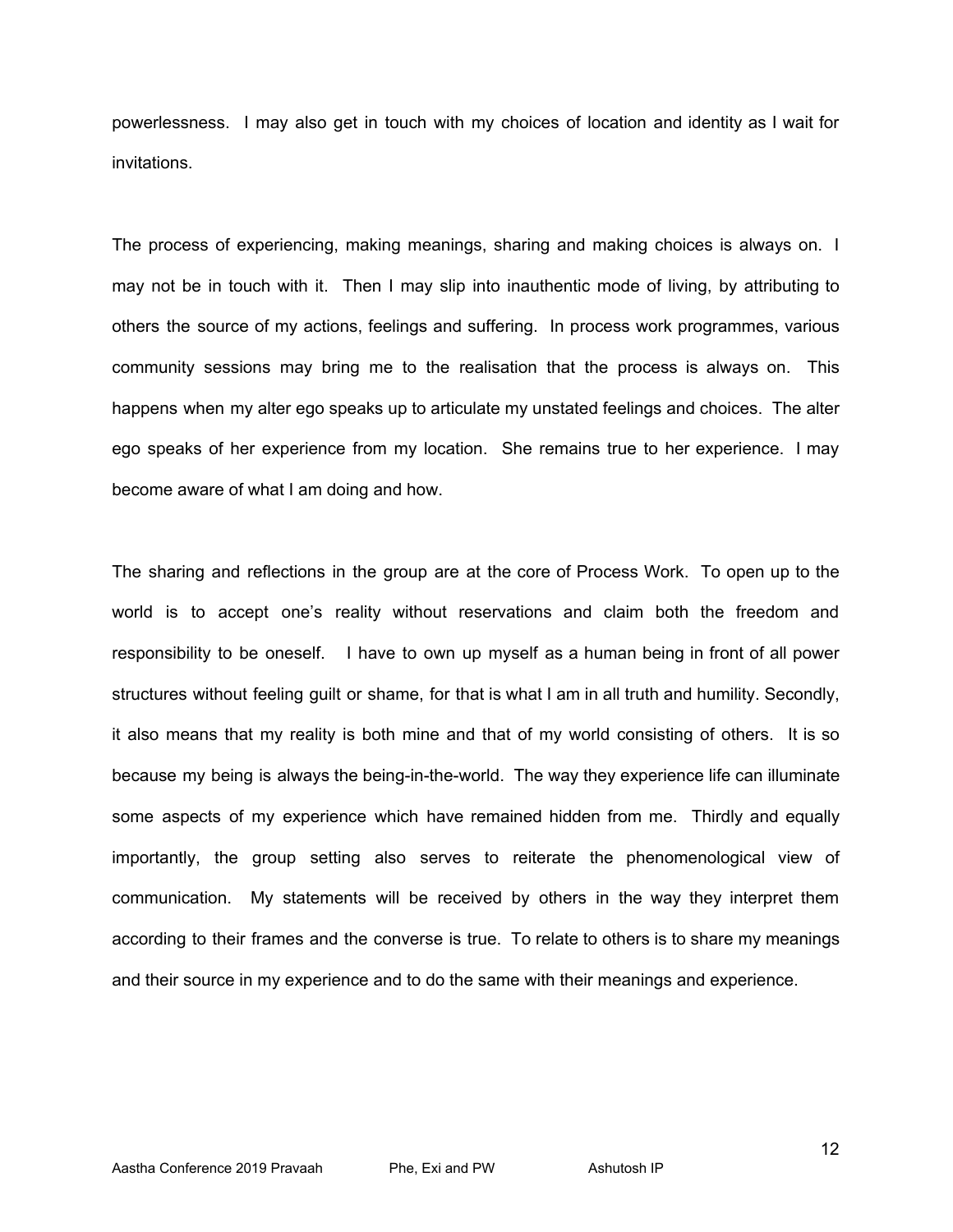The group setting of Process Work also is based on the notion that the Being is always a Being in the World, or as Sartre would say, 'I am always placed in an interpersonal situation'. I get a truer grasp of where I am and what and who I am, when in front of the world.

The existential position is that I make myself through my actions in the world. Acting the withheld is the acid test of taking charge of life. I have to make my choices and stand up for them. It also means that I take responsibility for the consequences of my actions. Two steps that I take in that direction are more crucial than two miles that I may traverse on being pushed by others. Hence it is of vital importance in Process work that the participant chooses to act in his or her own way and face the consequences. Suggestions, advice, invitations and prodding are likely to be counterproductive at this stage. Many participants want Process work to give solutions to their problems. That would go counter to the aim of Authentic action in the existential sense. What it would reinforce is the same pattern of depending on others to show the way to lead my life. Of course, there are situations that would call for counselling and therapy, but then we do not regard such individuals to be ready at those times to participate in Process work settings.

# **Prof Garg and Process Work**

Prof Pulin Garg (Pulin, hereafter) combined these several strands in his Being and ventured out to offer it (his being) in a unique blend of Process Work. His life was not different from his work. That is why the blend of Samkhya, Phenomenology and Existentialism was organic in him and not a contrived one. In him I did not find either the tendency toward Sanskritization or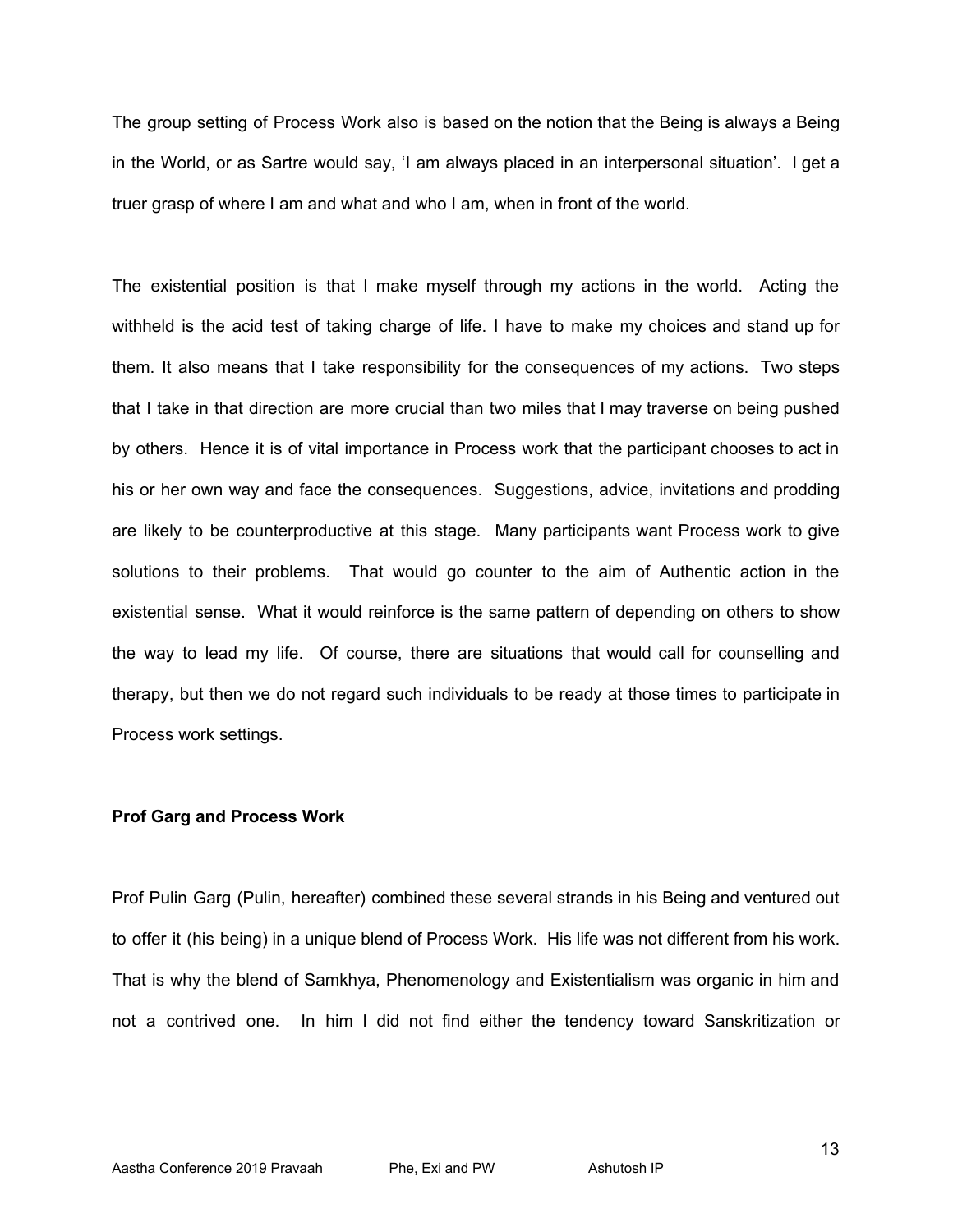Westernization, to which I referred earlier. In a sense, both processes are artificial and run the risk of being inauthentic.

At the base was his insistence on validation of human experience. My experience of phenomena is valid for me and does not need validation from any external source. I do not depend on any theory or expert to figure out the meaning for me. I am willing to look at it and uncover both different parts of it laterally and different layers vertically. But what I accept is entirely left to me. Here authenticity as a value comes to the forefront. I can truly voice what I experience in a space that is safe for me at a given juncture. I have seen Pulin insist on participants' sharing their meaning of a particular phenomenon. If it was too abstract, he would consult a dictionary, but never regard it as the Ultimate meaning. I remember an occasion when we had organized a private Mushaira (poetry recital) at IMDR. I was hesitant to read out my poetry, since I was quite diffident about its literary merit. He insisted that all present should read their own poetry and learn to take whatever consequences follow. That was the first time I read out my own poems.

Pulin explicitly termed the different levels of touching an experience as Phenomenological and Existential. From the interpersonal or transactional events and happenings, follow our experiences of self, others and the world. Our experiences are in terms of our thoughts, feelings and actions. The Husserlian notion of 'intentionality of consciousness' is applied in Process Work in the question, where are you in it. We have some intentionality connecting to every experience.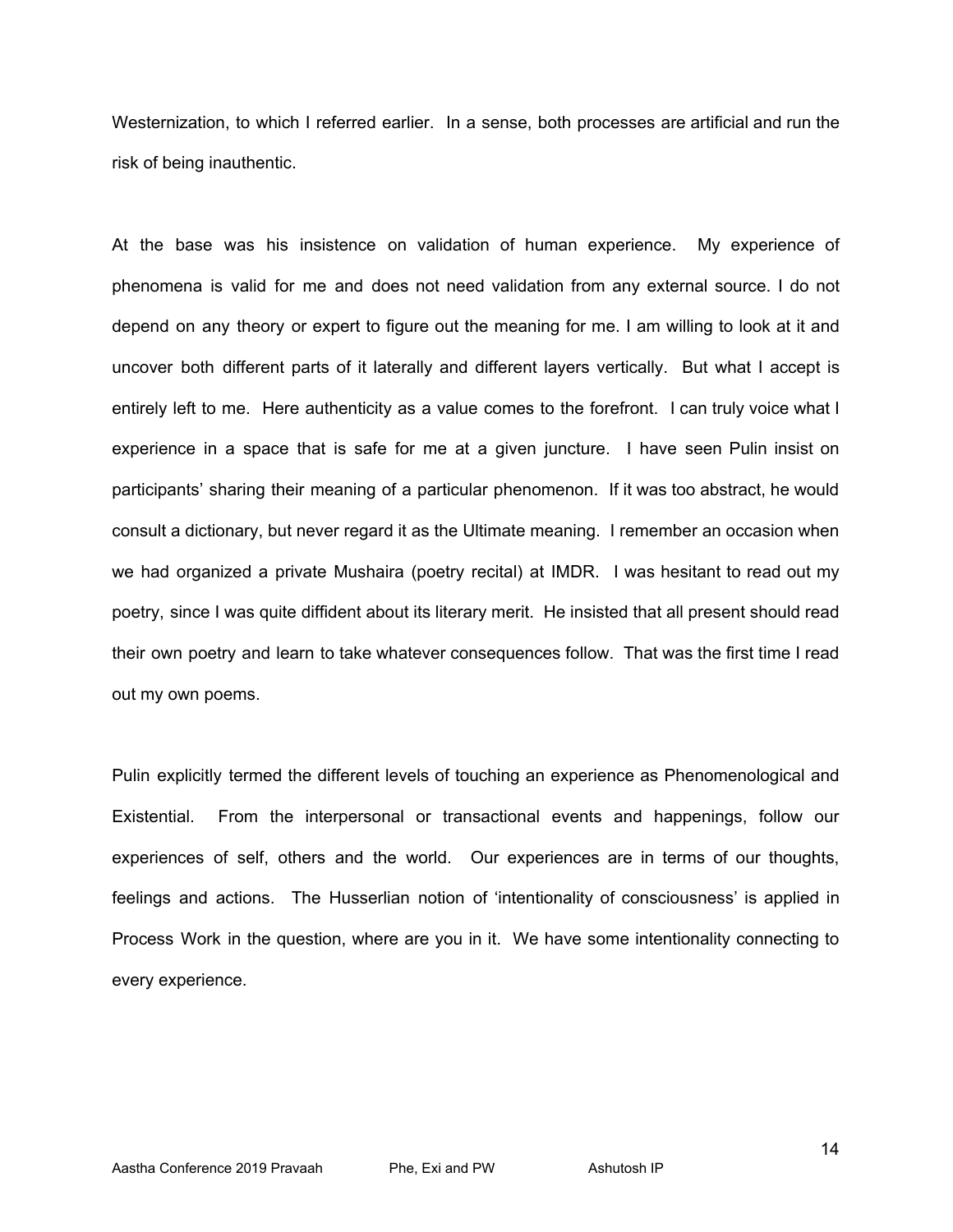At the next level of existentialism, Pulin created a blend of different insights. My experiences of transactions could be good, bad and or ugly and also repeatable or avoidable or worthy of neglect. But these are from a chosen location. I am either in front, in the thick of it or in the background or periphery of happenings and so on. Then comes another layer of choice. What made me choose that location? Here Pulin used the concept of identity from psychoanalytic field, but again in a different way. Identity has two dimensions: what I see myself to be and what I see the world wanting me to be. Thus I may have multiple identities, and some of them are not quite familiar to me, although I can see them operating in some way. Again incorporating Heidegger's notion of Dasein (Being in the world), Pulin proposed that identities are not frozen, but can find their own rhythm and life. It's for the individual to take charge. He would often refer to things as in a flux. Pulin's idea of Process Work centred round exploring roots of experience in the location and identity that people choose consciously or unconsciously as they went through life. Exploration of the intrapersonal world distinguished Pulin's work from other process work.

Transition from state A to state B was a mechanical concept. What happened in life was better captured by the term transience, in which things emerged from the merging of several streams and created something unique. Any intervention that you make in state A is going to interact with the phenomenological world of others and they are going to react and respond to the interventions in their own way. The sumtotal would hardly be the desired state B that you set out to create. The outcome would be transient or emergent.

Heidegger and Sartre accepted the notion of the world. Pulin made a distinction in the level of proximity and used the terms 'system' and 'collectivity' to denote the difference. But in both

15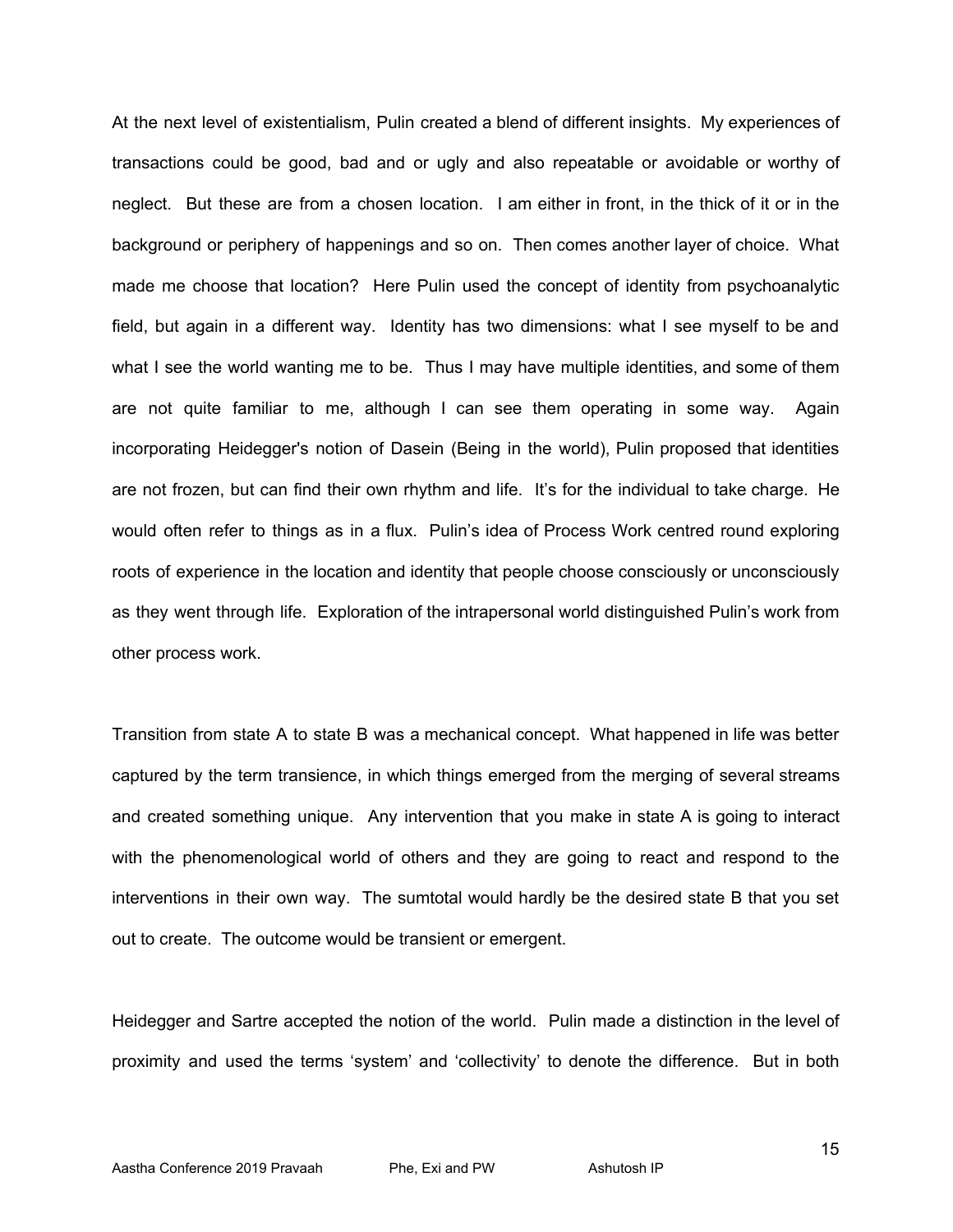cases he stuck to the phenomenological position that both the system and the collectivity were constructed by the individual from and through his experience. What is out there is known only through what I have made of them in here. Was Pulin conservative in social matters? Was he influenced by the Hippie movement? He did not have much faith in the Establishment, but he cared for institutions, which to him were the values and beliefs people cherished and practised.

Our discipline of Process Work is based on the paradigmatic framework of Phenomenology and Existentialism. Its broad aim of humanization is based on the tenets of Samkhya, which advocates the deployment of one's discriminating intellect above everything else to distinguish between the real and the apparent.

In the words of the great Argentinian thinker and teacher, Silo, the broad aims of the Humanization project are, "It is to surpass pain and suffering; it is to learn without limits; it is to love the reality you build."

There is no path but there is a territory open for exploration. Safety is cultivated by co-holding the boundaries of the space in which exploration takes place. These subtle aspects are a muted expression of concern and dignity for the human being. The faith is in Learning from Living. This is in short the legacy Prof Garg left us.

This brief tour of the provinces in which our type of Process Work is located would hopefully clarify the historical roots of our discipline and help Process workers in its creative practice.